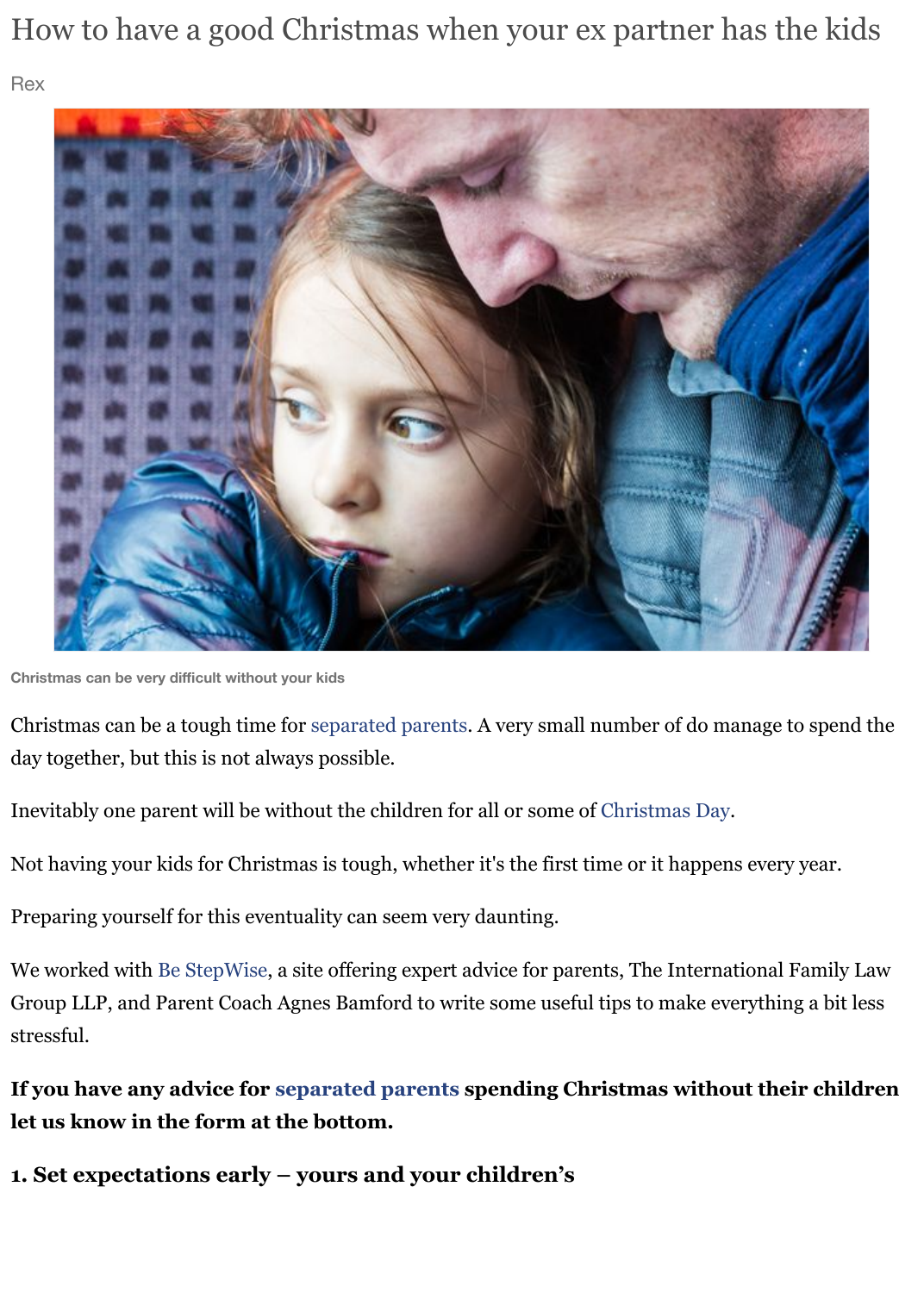

**If it's your first Christmas apart create new pre Christmas traditions with the kids**

Arrange early on with your former partner where the children will be for Christmas and start making plans.

Arrange timings and dates and communicate this to the children in an encouraging and supportive way even if you don't feel like doing so! It is important for the children to know that it is okay with you if they spend their Christmas time with their other parent.

Don't tell them you would prefer the children to be with you, how upset you will be, how you will miss them opening their presents on Christmas morning or what they will miss by not being with you at Christmas. It will be a difficult time for you but don't pass this to the children as they will worry about it and regret not being with you.

### **2. Create an alternative Christmas for you**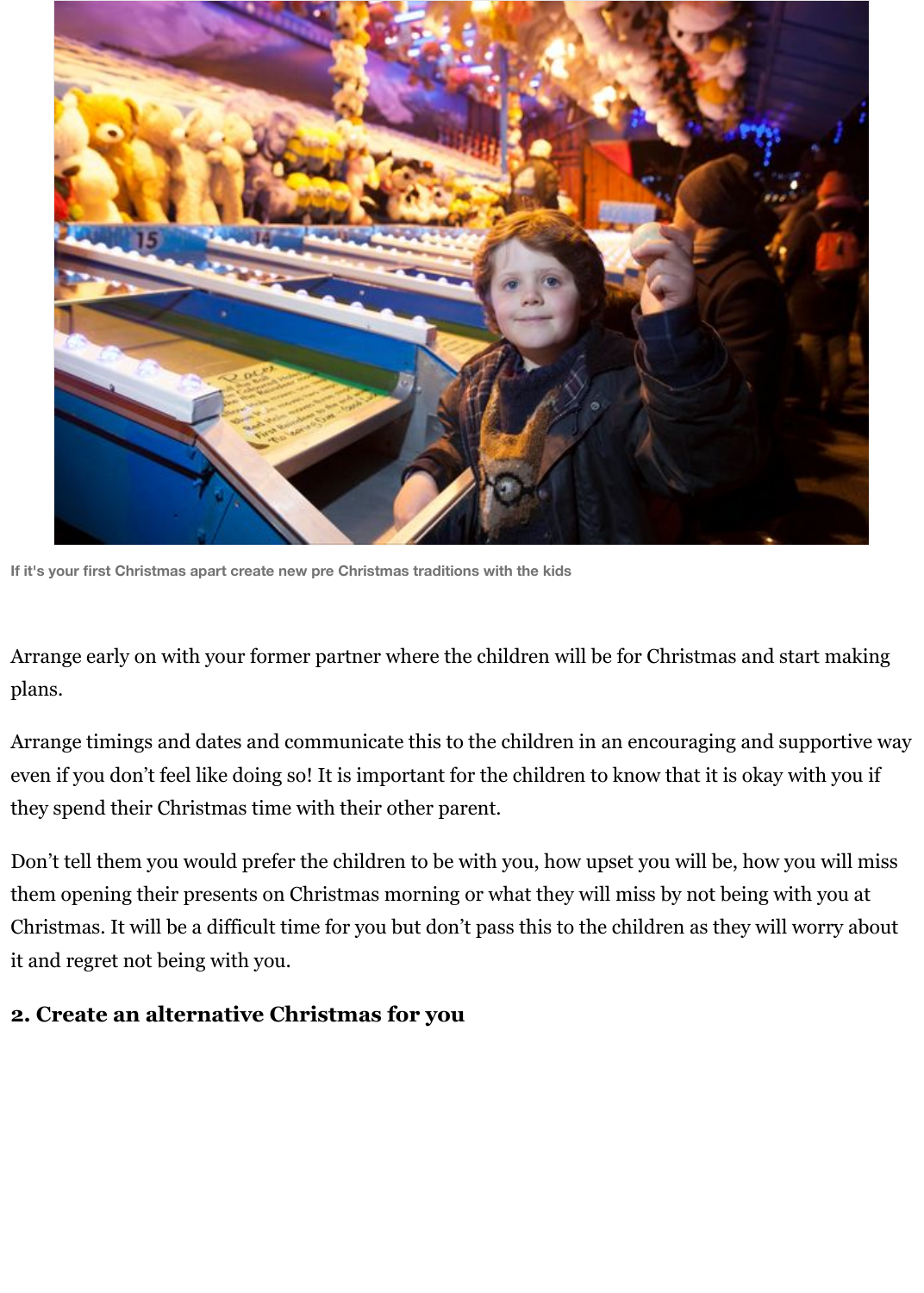

**Why not go away with friends for Christmas?**

You might want to plan to do something on the day that doesn't involve children. Being with lots of children could make you upset and make you miss your children more. Some decide to spend Christmas with their own parents or family which can be an opportunity to get closer to them in a way that hasn't been possible in the past when the focus around Christmas has been on the children.

It could also be an opportunity to go away with friends or to wake up leisurely on Christmas morning. You choose what kind of Christmas you want. Focus on having a relaxing and fun time.

You could even look in to volunteering on Christmas Day.

# **3. Have a 'second Christmas' with the kids**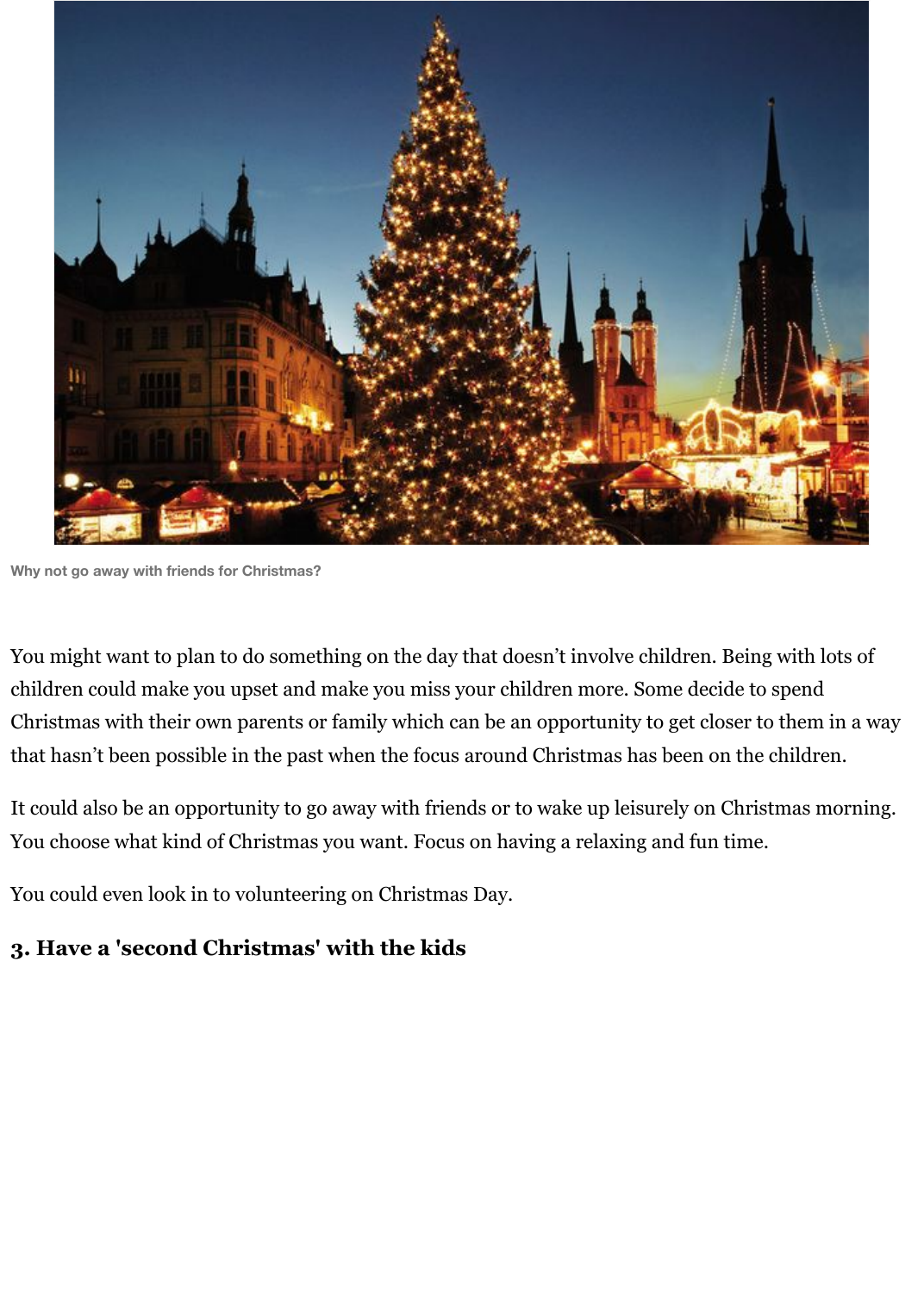

**Baking your own Christmas decorations is a fun activity to do with the kids**

Celebrate Christmas on a different day. In some countries the main day at Christmas for celebrations and festivities in on Christmas Eve so you could make that the main event, or even Boxing Day. The children will love it – they get to have two celebrations – and probably two sets of presents.

# **4. Shift your perspective to what's going on for your children**

Birmingham Post & Mail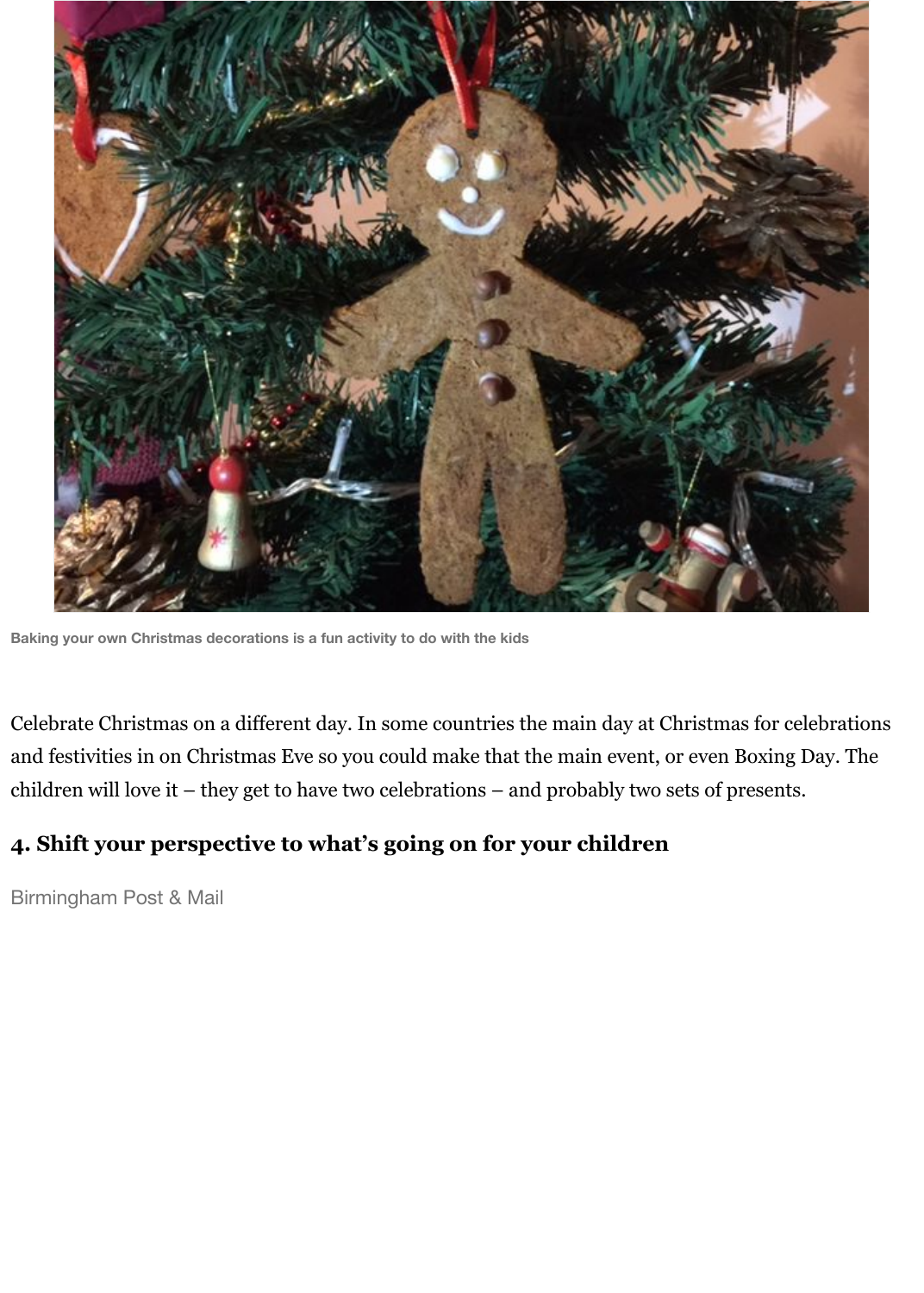

**Try not to get upset in front of the children- this will only make it worse for them**

You are bound to be upset if your children are away from you for Christmas for the first time. Remember this is a change of routine for them too, so focus on their happiness. Christmas is a huge deal for children – and seeing it from their perspective will also help you to be positive and focus on them and not on your sadness. Try to put on a happy and brave face – for them.

Don't be afraid to cry – a good sob can make us feel better, but not in front of the children.

#### **5. Enjoy your 'me-time'**

Getty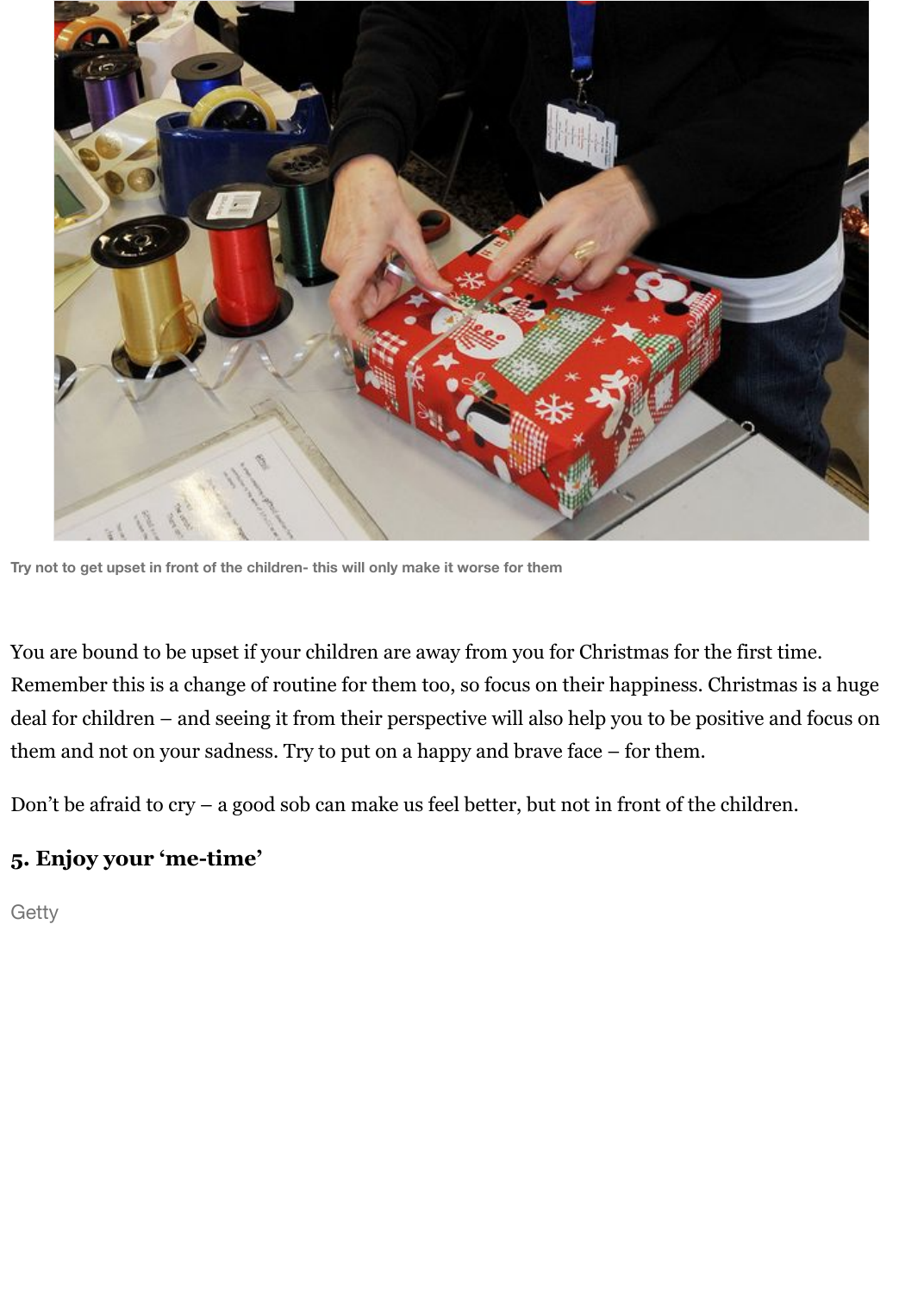

**"Silence at last. And no rubber ducks in here"**

It's rewarding but also exhausting to be a parent. Use this Christmas without your children as an opportunity to focus on yourself.

Watch what you want on Netflix, have a bath without being interrupted, have a lie-in in the mornings, spend a whole day in your pyjamas, stay up reading til 3am. Do the things you never seem to have time for inbetween school runs and packed lunches.

#### **6. Talk to your children while they're away**